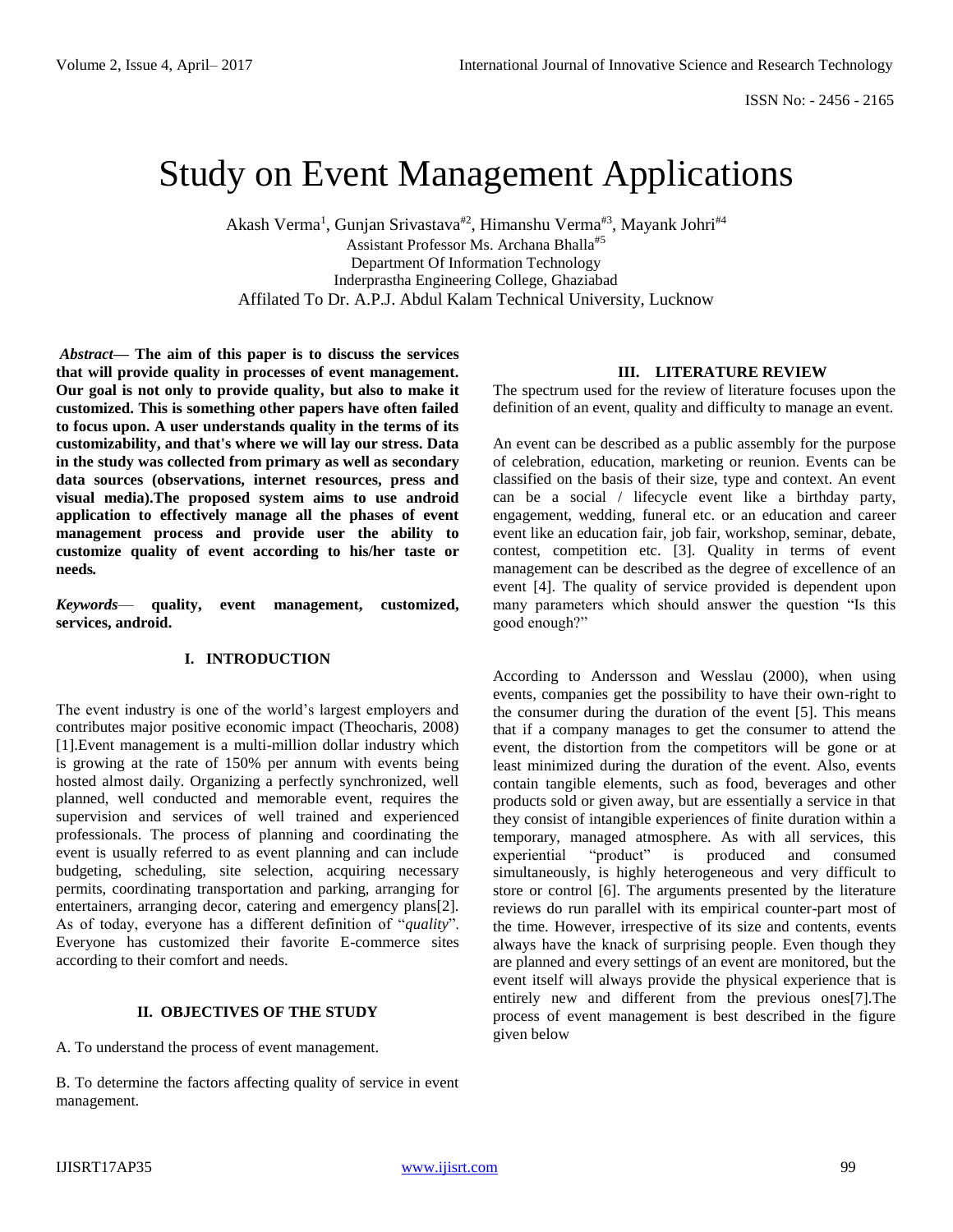ISSN No: - 2456 - 2165



Figure 1: The planning process of Events Management (Shone & Parry 2010, 92) [8]

## **IV. SCOPE AND METHODOLOGY**

The market currently boasts of various event management companies and websites and the customer has a lot of options to choose from, however there are various problems which are faced by them during such activity. Some of the problems faced by customers in online event management are as follows:

A. Which event management company to choose?

B. Should I choose individual talent over event managers?

C. What are the options for payment, Is it flexible or hard bound?

D. What should be the advance period of notice, should it be small like a week or big like month or years?

E. How to trust any event management company?

The proposed system uses android architecture and builds upon it an application which shall be able to answer some of these questions and provide user interface which is more interactive and responsive for consumers and can seamlessly integrate popular web services like Facebook, PayPal to use their services for managing an event from scratch. The proposed system shall provide the following features:

A. Categorization of services for Individuals as well as Event Management Companies

- B. Trusted reviews and rating system
- C. Interactive U.I for easy and quick operations
- D. Easy Vendor Management
- E. Flexible payment options
- F. Filters for sorting and customizing search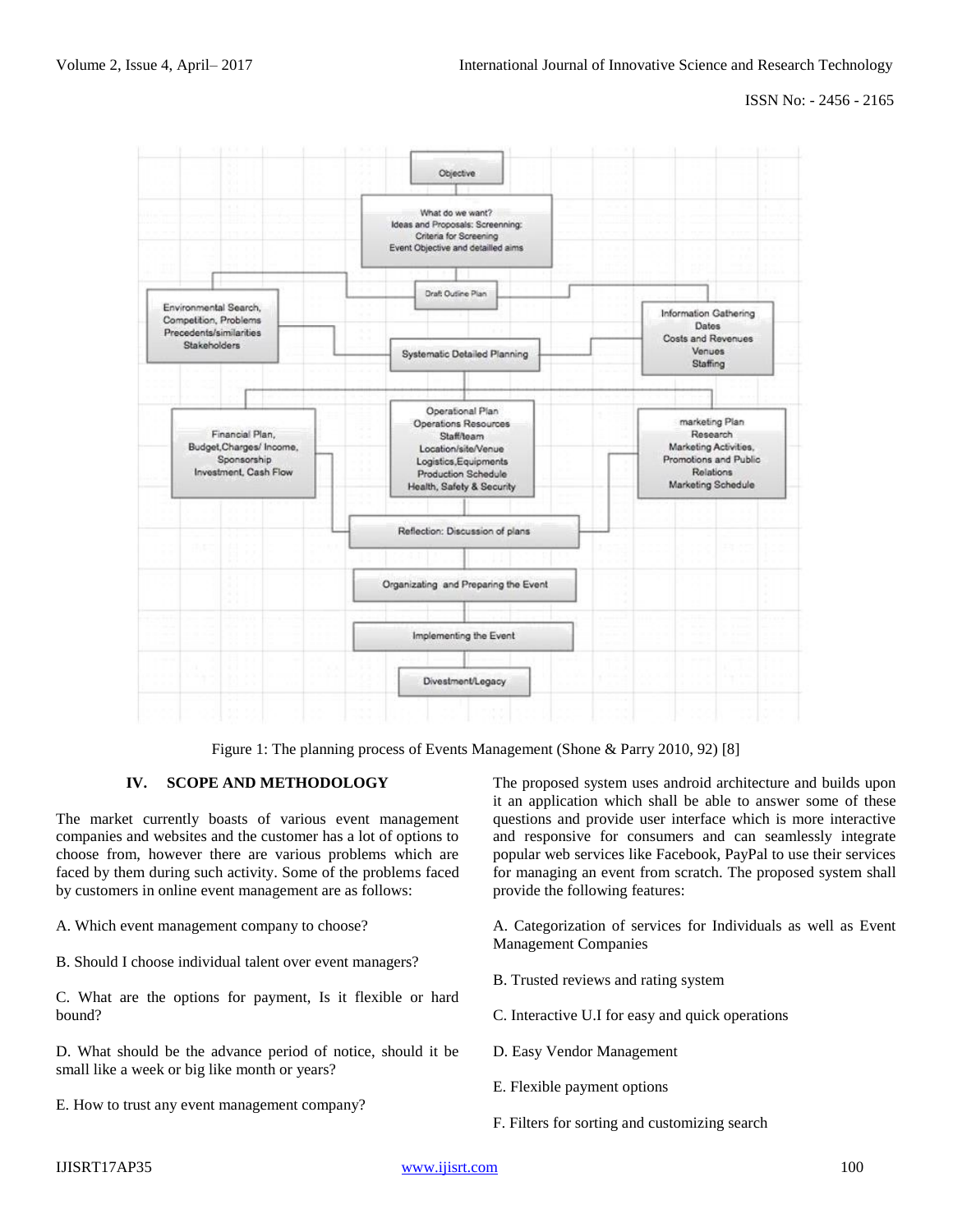## **V. DESIGN OF PROPOSED SYSTEM**

Research suggests that Word of mouth (WoM) is the main driver for 20% to 50% of all decisions made by consumers. Due to our social nature people are heavily influenced by the behavior and opinions of others. This is especially the case when faced with uncertainty, such as when buying something for the first time. This is why displaying ratings for products or services can be so powerful.

A large number of ratings helps build trust and credibility of our app and provides guidance for customers on which products people are most satisfied with. This helps to reduce anxiety about services we provide.

According to survey clients se an average 65% lift in revenue per visit and 52% uplift in conversion on product pages with ratings and reviews. They also see a 98% average conversion uplift when shoppers engage in Q&A on site/app.

Currently the market boasts of a few event management applications like Wedmegood, etc. However these applications are not able to provide user satisfaction since they don't have any special measures or parameter to customize the performance of event managers beforehand and thus lack in the process of providing quality of service. The proposed model takes into consideration these shortcomings and is made on android platform to reach a larger group of audience**.** The proposed model provides the public commenting as well as chatting option for effective interaction and transparency [9]. It uses the following modules to provide the ability of customizing quality of services to consumers.

## *A. Search and Select Module*

Once the user has logged inside the application, they can use the search bar to search for a specific vendor or they can use categorized buttons to search for a specific category. The sort button allows the user to sort the search results according to consumer's needs. Upon tapping any button a new screen will appear which will show the search results.



Figure 2: Search and Select Module

IJISRT17AP35 [www.ijisrt.com](http://www.ijisrt.com/) 101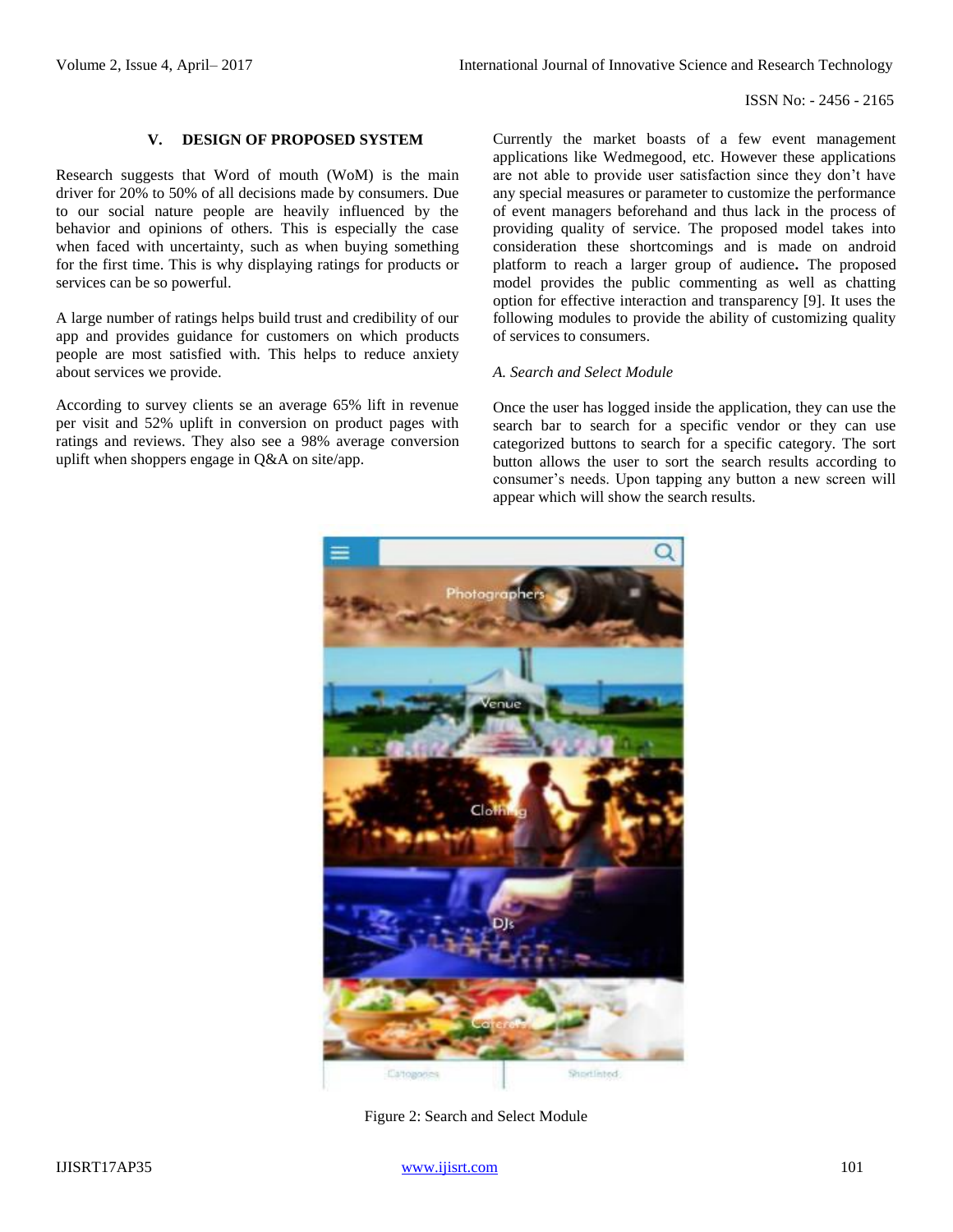ISSN No: - 2456 - 2165

#### *B. Review & Rating Module*

After the completion of an event the user will be able to rate vendors and write reviews regarding the work ethics of the vendor. These ratings and reviews are then uploaded in database. The database is implemented using MySQL and is

hosted on webserver. Users can easily read these ratings and reviews from the application and then compare vendors according to their ratings. This will allow the consumer to prioritize and customize his options and select a vendor accordingly.



Figure 3: Ratings and Review Module

### *C. Messaging Module*

The consumers will have the ability to send messages to vendors with the use of In-app messaging feature. The application uses Google's GCM service to

provide the ability of sending and receiving messages between users. The GCM service handles all aspects of queuing of messages and delivers it to client [10].This will provide users with a communication medium which can allow them to share and customize their plan of action and decide schedule of event.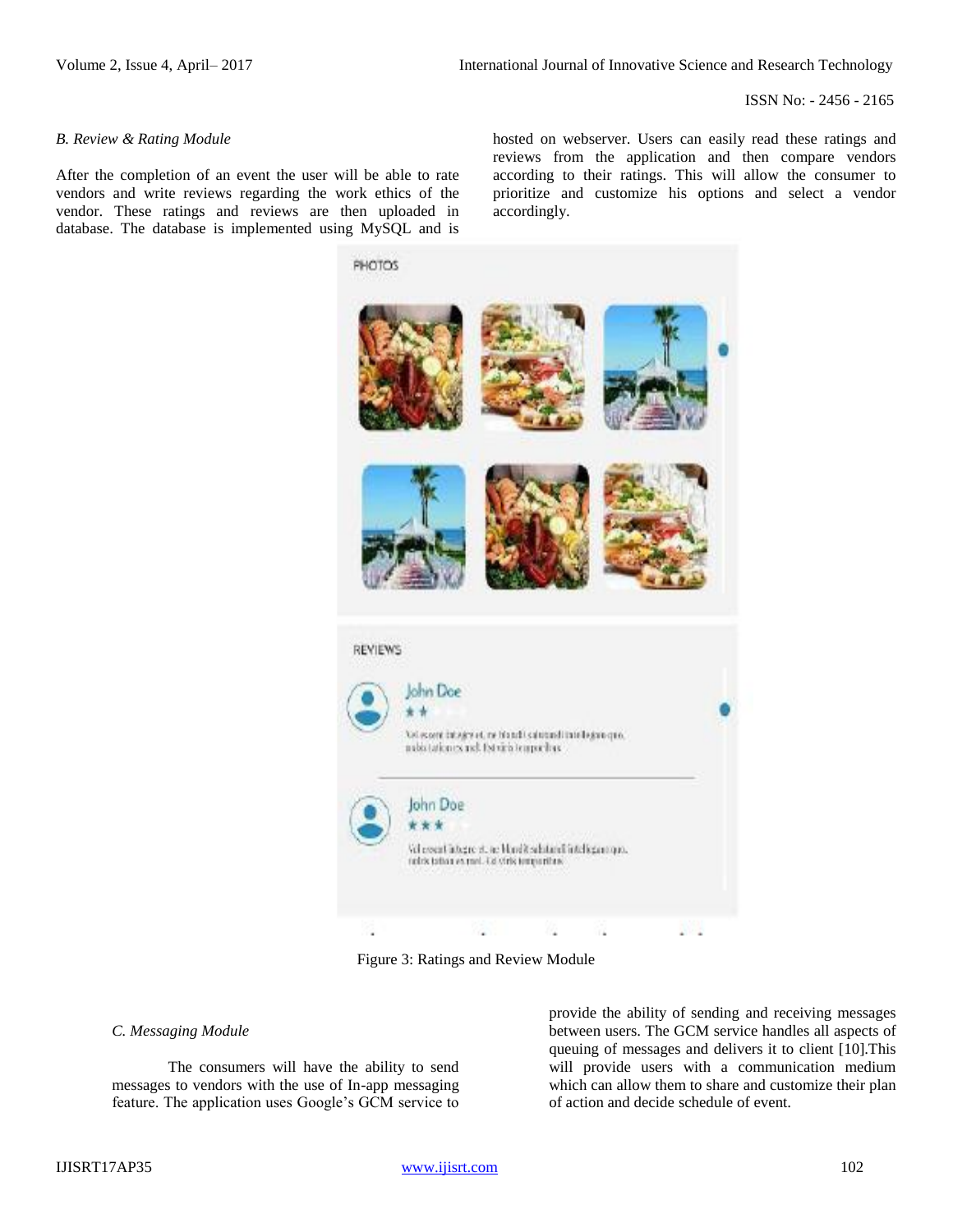ISSN No: - 2456 - 2165



Figure 4: Messaging Module

## *D. Booking & Payment Module*

PayPal's REST API is used for handling payment and other transaction history details. The REST API enables customers to make PayPal and credit card payments with only a few taps [11]. Once the buyer has selected a vendor, the application will allow them to book that vendor by using the flexible payment scheme which allows the consumer to pay only a 2-5% amount of the total sum as advance payment for booking a vendor. The remaining amount can be later paid in the ratio of 45% and 50% to the vendor through offline or online transactions.



Figure 5: Booking and Payment Module